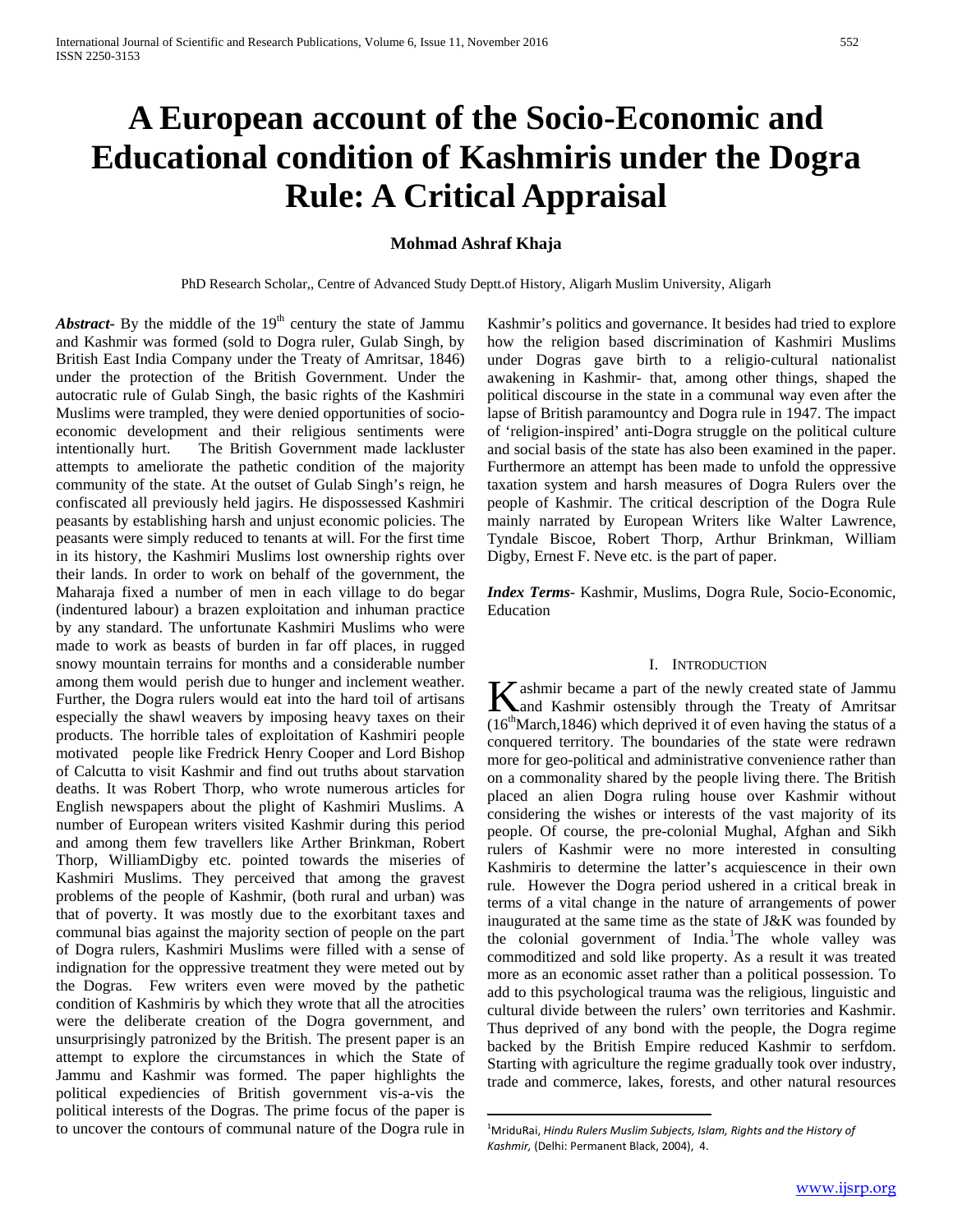for back-breaking taxation. Not satisfied, the naked and semi starved human beings themselves were forced to act as beasts of burden for government forces and officials without any remuneration. In fact the oppression pursued even after death when the grave diggers were also subjected to tax.The sovereignty over Jammu and Kashmir in 1846 was negotiated with the person of the ruler not with the people of Kashmir. As a result of this, the vast majority of the people, who happened to be Muslims found themselvesunrepresented in an enterprise of Dogra domination without legitimacy.<sup>[2](#page-0-1)</sup>The basic rights of the Kashmiri Muslims were trampled under the autocratic rule of Gulab Singh, they were denied opportunities of socio-economic development and their religious sentiments were intentionally hurt. The British Government made lackluster attempts to ameliorate the pathetic condition of the majority community of the state. At the outset of Gulab Singh's reign, he confiscated all previously held *jagirs*. He dispossessed Kashmiri peasants by establishing harsh and unjust economic policies. The peasants were simply reduced to tenants at will. Their honor, freedom and rights were bartered away by the two parties for their own vested interests.<sup>[3](#page-1-0)</sup>The Dogra rule was forcibly imposed upon the people of Kashmir who were allowed no choice in the matter by the British and were thus subjected to most inhumane, torturous and miserable slavery of the then world. Robert Thorp mentions, though implicitly that 'For purposes entirely selfish, the British deliberately sold millions of human beings into the absolute power of one of the meanest, most avaricious, cruel, and unprincipled of men that ever sat upon a throne.<sup>[4](#page-1-1)</sup>It was not only the ignorant and incapable ruler imposed upon the people but a crowd of rapacious and unprincipled ministers, courtiers, hangers on of every grade who descended upon Kashmir like a flock of hungry vultures and swept away the prosperity and happiness of its people.<sup>[5](#page-1-2)</sup>

 Since the treaty of Amritsar was, from its very nature, an embodiment of the policy of subordinate isolation, and manifestly contained the stipulation of non-interference in the internal affairs of the new born state of jammu and Kashmir. But this stipulation of non-interference had immediately led to a gross misrule in the state subjecting the people to an extreme economic stagnation and economic servility.<sup>[6](#page-1-3)</sup>Within less than two years of Maharaja Gulab Singh's rule the British intervention in the internal affairs of the state began to show its signs. The principal causes of this intervention werethe complaints which the Government of India had received about Maharaja's oppression on the people. The superior notion of Gulab Singh that he had purchased the valley gave him a strong conviction to commit any kind of oppression on the subjects of the land the state of affairs of which has been further described very well by Pearce Gervis:*'All these epidemics and natural calamities have come upon the people, but in addition there have been the ever present conquerors, oppressors and masters who have taken and held the country in their power, each of the rulers* 

*with different edicts, each with changing moods, some kindly, others inhuman. For the most part over the years one community of the people had death always before them as the punishment for falling to do physically or accept mentally that which their masters forced upon them. They were starved by them of those necessities of life which they had both made and grown in plenty with sufficient and more to keep them and their families. They learned to lie in order to save themselves and their loved ones from destruction at times; they learned to hoard and hide against the famine which might come on them through the elements or the invaders, and because of that and their having little, to steal when the chance presented itself, they learned to fear the sword and the gun for what both have done to them and theirs. They learned to appear poor, and in doing so that those who taxed them might be deceived into extracting of what little they had to treasure.*' [8](#page-1-4)

 In order to work on behalf of the government, the Maharaja fixed a number of men in each village to do *begar*[indentured labour], a brazen exploitation and inhuman practice by any standard. The unfortunate Kashmiri Muslims who were made to work as beasts of burden in far off places, in rugged snowy mountain terrains for months and a considerable number among them would perish due to hunger and inclement weather. Further, the Dogra rulers would eat into the hard toil of artisans especially the shawl weavers by imposing heavy taxes on their products. The horrible tales of exploitation of Kashmiri people motivated people like Fredrick Henry Cooper and Lord Bishop of Calcutta to visit Kashmir and find out truths about starvation deaths.The regular flow of western visitors witnessed only after Gulab Singh's friendship with the British, plus the fact that it became considerably safer to travel to the valley after Britain annexed the Punjab. All of them seem to have found themselves torn between delight at the beauty of the valley and horror at the abject state of the people and the harshness of their ruler.Robert Thorp came to Kashmir, like many other European visitors, to shoot big game on the mountains; but his mind was soon directed to a more important matter namely, the sorrows of the Kashmiris under the Dogra maladministration. He found the peasants, who were Mohammedans, suffering terribly under the rule of Hindu officials, who sucked the very life-blood out of them. They paid their taxes in kind, the State claiming half the crops, and the State officials who collected the grain taking a quarter or more. He wrote numerous articles for English newspapers about the plight of Kashmiri Muslims.

### II. EDUCATIONAL BACKWARDNESS AND DOGRA ADMINISTRATION

 Economically downtrodden, morally quashed and politically suppressed, the Muslims of Kashmir were also educationally backward. In the rural areas where they constitute more than 80% of the total population, their illiteracy was almost hundred percent. The causes of their backwardness were manifold: harsh poverty, their own ignorance, the unsympathetic attitude of non-Muslim students in the government schools, conservative outlook of religious leaders and the discriminatory policies of the Dogra

<span id="page-1-5"></span> $<sup>2</sup>$  Ibid., 4.</sup>

<span id="page-1-0"></span><sup>3</sup> M. Ishaq Khan, *Crisis of a Kashmiri Muslim, Spritual and Intellectual,* (Srinagar, 2008), 164.

<span id="page-1-2"></span><span id="page-1-1"></span><sup>4</sup> Robert Thorp, *Cashmere Misgovernment*, (London, 1870), 112.

<sup>&</sup>lt;sup>5</sup>lbid., 113. 6 G. H. Khan, *Freedom Movement in Kashmir, 1931-1940*, (Srinagar, 1980), 4.

<span id="page-1-4"></span><span id="page-1-3"></span><sup>7</sup> M. L. Kapur, *Kashmir Sold and Snatched, 1846-1889*, (Srinagar), 20.

<sup>8</sup> Pearce Gervis, *This is Kashmir*, (London, 1954), 330.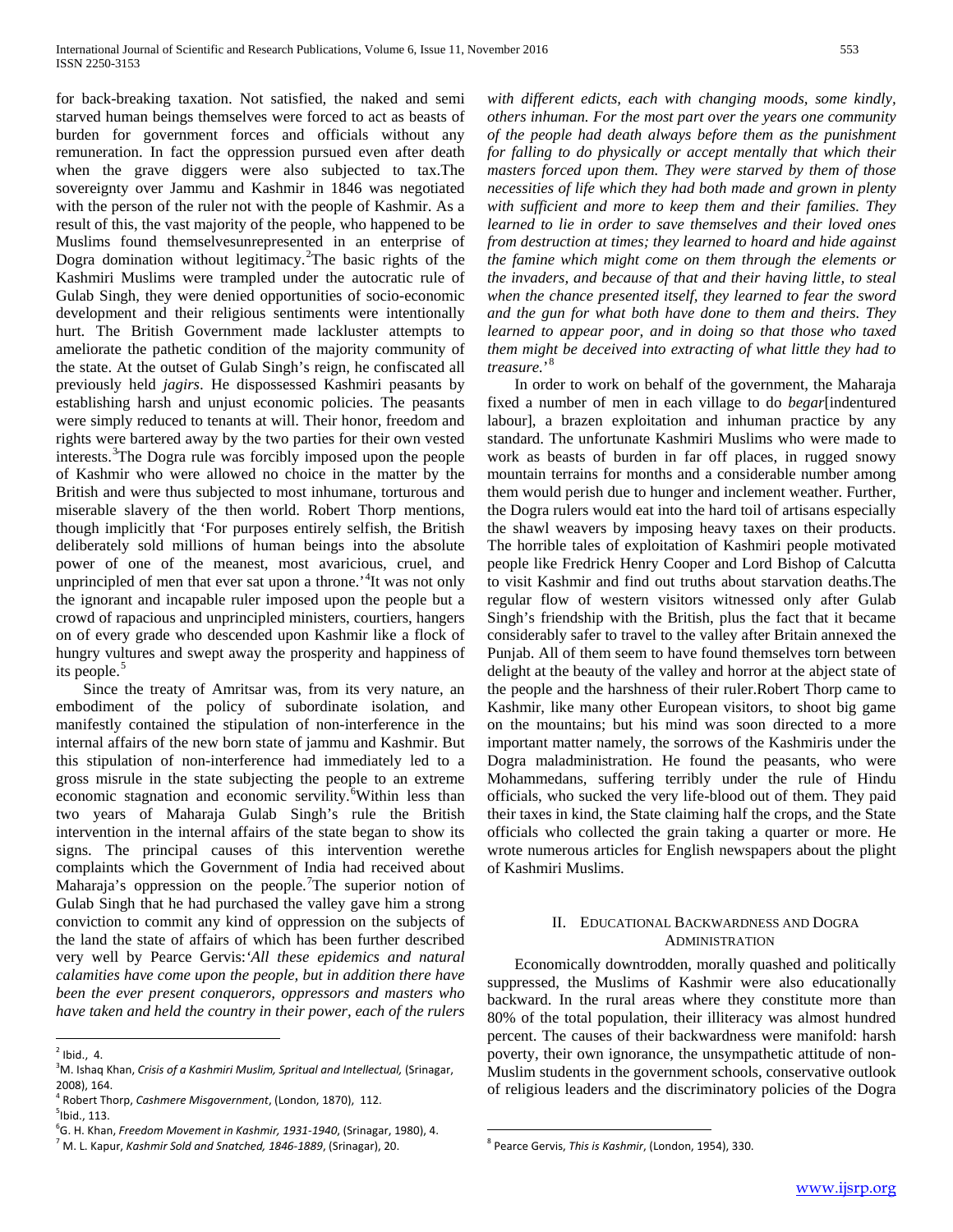administration. <sup>[9](#page-1-5)</sup>Primarily speaking the most important cause of the educational backwardness of Muslims was the anti-Muslim attitude of Dogra administration.<sup>10</sup>It was only after the coming of Christian missionaries, the Modern Education started in Kashmir. J, H. Knowels earns the credit for founding the first Christ missionary school in Srinagar and the Mission ladies founded the first girls' school at FatehKadal in Srinagar.<sup>[11](#page-2-0)</sup>In the educational field, the majority section was not spared too from the discriminatory approach on the part of Dogra administration. Walter Roper Lawrence, points out that, 'out of a population of 757433 Mohammadans only 233obtain any benefit from the state schools, while out of 52576 Hindus, 1327 are receiving state instructions.[12](#page-2-0)These figures show that though the Hindus form less than 7% of the population, they monopolize over 83% of the education bestowed by the state. Prem Nath Bazaz,criticized the Dogra Government for its indifference towards education among the Muslims and not working for their welfare and held the Government responsible for the backwardness of Muslims. 'The poverty of the Muslim masses is appalling. Dressed in rags which can hardly hide his body and barefooted, a Muslim peasant presents the appearance rather of a starving beggar than of one who fills the coffers of the state.'[13](#page-2-0) The majority community of Muslims in Kashmir found themselves unrepresented under the British sponsored Dogra rule.<sup>[14](#page-2-0)</sup> There was no Muslim gazetted officer in most of the departments, like defense, hunting, scientific research, libraries, archaeology and agriculture.<sup>15</sup>In early 1870's there was no Muslim occupying even a lowest position or clerk in the employment of Maharaja's Government. For the Muslims the question of a share in government services had become next to impossible. By the time the governmental machinery came to be manned entirely by people professing the Hindu religion<sup>[16](#page-2-0)</sup> There is no doubt that Muslims had taken to English system of Education very late, yet their educational progress was not so bad as commonly propagated. At that time Persian was the official language of Kashmir, and according to Lawrence, many villagers (Muslims) would speak and write good Persian.<sup>17</sup>The Muslims were not employed in the administration, they were to do menial work, and were 'the hewer of wood and drawer of water.<sup>[18](#page-2-0)</sup>In 1930 in the bureaucracy, Hindus and Sikhs held 78 per cent of gazetted appointments compared to the Muslim 22 percent.<sup>[19](#page-2-0)</sup>The Rajputs, being the brethren of the Maharaja, were appointed on the high posts in the administration, although, they were mostly illiterate.<sup>20</sup>The Kashmiris were also disqualified for military servicesand it became the monopoly of Dogras. Even outsiders

were recruited in the army.<sup>[21](#page-2-1)</sup>Under the State's Arms Act, only Rajputs and Dogras were permitted to own and utilize fire arms, to use them against the Kashmiri people.<sup>22</sup>And itseemed that British too were not in favor of Muslims in the army. One object of the Treaty of Amritsar was to establish a strong Rajput power in Jammu and Kashmir, which would achieve the British Government of the defense of a difficult country. $^{23}$  $^{23}$  $^{23}$ 

#### III. THE EXPLOITATIVE ECONOMY

 Kashmir lived and sustained through a very repressive economic exploitation and misery. It was characterized by ruthless taxation, inhuman collection machinery, unjust and unfair tax criteria and utter deprivation. The peasants of Kashmir had no propriety rights of land while the peasants of Jammu enjoyed full propriety rights of land. They suffered most miserably under the entire economic system which was generally feudal marked by the problem of transition into a weak type of capitalism.[24T](#page-2-1)he state functioned partially and communally in in levying and collecting the tax from the people. All the classes of Muslim community were tax payers except the tailors. Even the poorest of all and worst off of all, the lake dwellers, locally called *Gaerhaenz* who procure aquatic nuts and reeds from the lakes for making the living paid tax.<sup>[25](#page-2-1)</sup>During the period of Dogras the people of the state suffered miserably. There is no doubt that the British gave the state a semblance of peace and to some extent ameliorated the conditions of the people but actually their policies at best helped 'the upper class of Hindus in particular to consolidate and fatten themselves at the expenses of the masses. The masses remained in an abject poverty.<sup>26</sup>E. F. Knight says, that any traveller visiting Kashmir can see for himself how the officials of the Dogra Maharaja in all parts of the country kill for him the goose that lays the golden eggs. <sup>[27](#page-2-1)</sup>The trade and barter was officially prohibited between the producer and the consumer. This had deprived the former of the money that he needed to make his life functional and the latter of the food for his own self and family. Different wants were created and consequently exploitation expanded both vertically as well as horizontally. The villagers would only watch their crop being taken away by the 'alien taskmasters', as Arthur Brinkman calls them, for the crop of the villages were stored in the open air granaries strictly guarded for weeks and months for regular or otherwise taxation. When the whole produce of country had been duly calculated and valued, the grain is doled out in quantities just sufficient to keep life and soul together.<sup>28</sup>Francis Younghusband who admired Ranbir Singh wrote the following about the economic conditions of Kashmir in 1860's. "In the early 'sixties cultivation was decreasing; the people were wretchedly poor, and in any other country their state would have

<span id="page-2-0"></span><sup>&</sup>lt;sup>9</sup> Khan, *Freedom Struggle*, 22-26.<br><sup>10</sup>Prem Nath Bazaz, *Inside Kashmir*, (Srinagar), 251.

<sup>11</sup> M. Ishaq Khan, *History of Srinagar*, (Srinagar), 162-167. <sup>12</sup> Walter Roper Lawrence, *The Valley of Kashmir*, (London: 1895), 229.<br><sup>13</sup> Bazaz, *Kashmir*, 252.

<sup>&</sup>lt;sup>14</sup> MriduRai, *Hindu Rulers*, 4.

<span id="page-2-1"></span> $<sup>15</sup>$  Presidential address by Sheikh Atta Mohammad, All India Muslim Kashmir</sup> Conference Amritsar, published in Siyasat, (Lahore: November, 7-8, 1923) <sup>16</sup> P. N. K. Bamzai*, A History of Kashmir*, (Srinagar) 688. <sup>17</sup> Lawrence, *Valley*, 229.

<span id="page-2-2"></span>

<sup>18</sup>Bazaz, *Inside,* 250.

<sup>&</sup>lt;sup>19</sup> Memo by Resident, dated October 6, 1931. IOR, R/1/29/780, cited in Ian Copland, 'Islam and Political Mobilization in Kashmir, 1931-34, Pacific Affairs, Vol. 54, No. 2, (Summer, 1981), 228-259, 233.

<sup>20</sup>Bazaz, *Inside*, 61.

 $21$ Ibid. 295.

<sup>22</sup>*Jammu and Kashmir Administrative Report*, 1931, 6-10, JKA., Bazaz, *Freedom* 

*Struggle*, 136-137.

<sup>&</sup>lt;sup>24</sup>Prof. J. S. Bhan, *Social and Economic Life (ed.) Trade and Tour 1947-48*,

<sup>(</sup>Srinagar), 159.

<sup>&</sup>lt;sup>25</sup> Thorp, *Misgovernment*, 105.<br><sup>26</sup>Bazaz, Inside, 61.

<sup>27&</sup>lt;sub>E. F. Knight, *Where Three Empires Meet*, (London) 67.</sub>

<sup>28</sup> Arthur Brinkman, *The Wrongs of Kashmir*, (London, 1868), 36.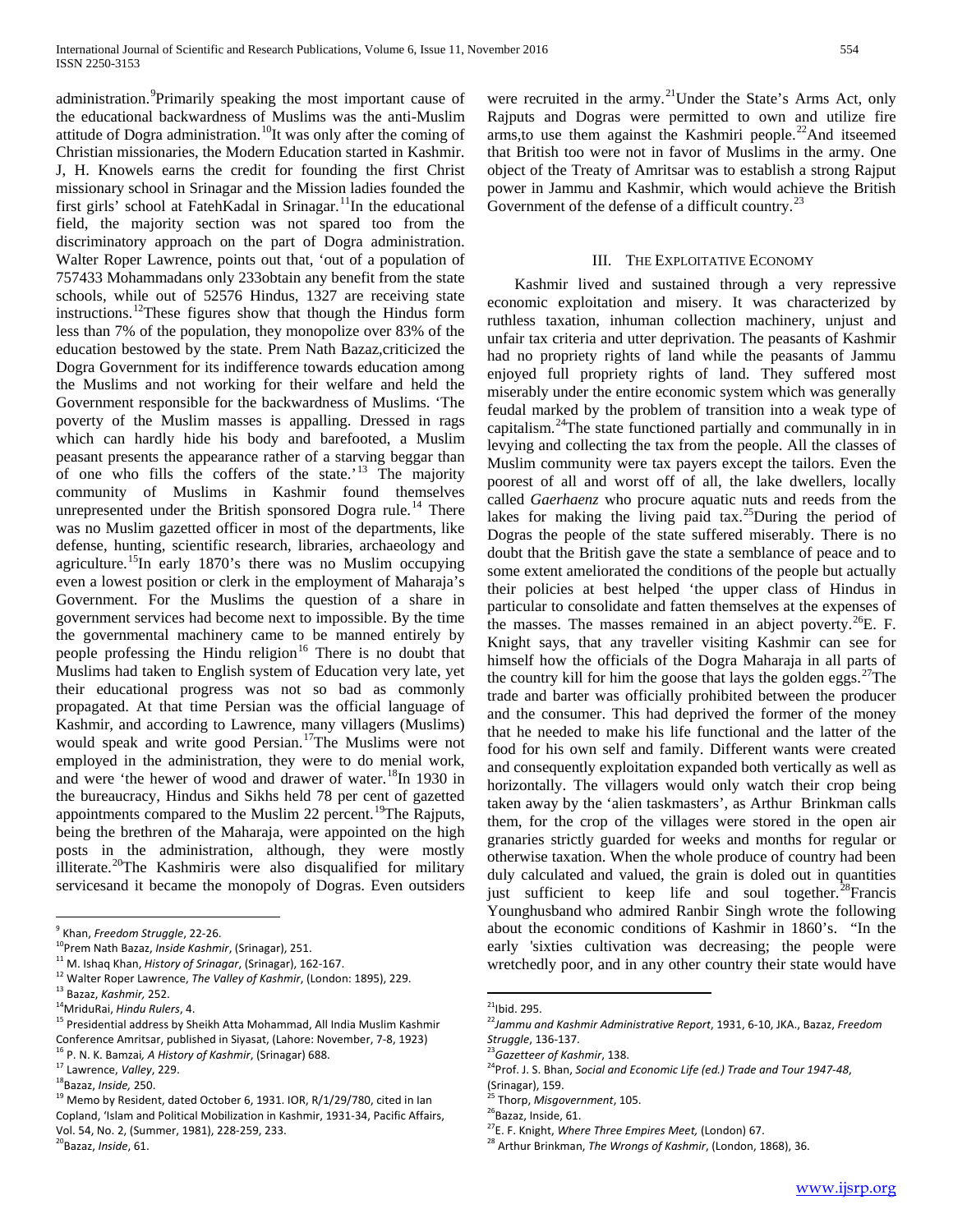been almost one of starvation and famine; justice was such that those who could pay could at any time get out of jail, while the poor lived and died there almost without hope. There are few men of respectable and none of wealthy appearance; and there were almost prohibitive duties levied on all merchandise imported or exported"<sup>[29](#page-2-2)</sup>

 In the 1870's, some improvements were made, but taxation remained high. Francis Younghusband is of the view that, there was still much wasteland which the people were unwilling to put under cultivation, because under the existing system of land revenue administration they could not be sure that they would ever receive the results of their labour.[30](#page-3-0)Under Gulab Singh the Kashmiris were not persecuted in quite the ruthless, random way they had been under the previous two regimes, but nonetheless the new ruler was greedy for revenue, the taxes were burdensome and the lives of the people did not improve. Aggravating the situation was the fact that though the vast majority of the Kashmiris were Muslims they were treated as second class citizens by the maharaja and his officials who were fiercely Hindu. Hindus were promoted and favored above the Muslims in every way, they were usually exempt from the system of begar or forced porterage and Hindu tax collectors were blatantly corrupt.[31](#page-3-0)Francis Younghusband writes, Corruption and obstruction impeded all measures of relief, and even forbade the starving inhabitants migrating to parts where food could be had. In addition, the communications were so bad that the food, so plentiful in the neighboring province could be imported only with the greatest difficulty. As a result two-thirds of the population died; a number of the chief valleys were entirely deserted ;whole villages lay in ruins, as beams, doors, etc., had been extracted for sale; some suburbs of Srinagar were tenantless, and the city itself was half destroyed; trade came almost to a standstill, and consequently employment was difficult to obtain.[32](#page-3-0) The test of this great calamity showed bare the glaring defects of the system. Begar means to the Kashmiris far more than the mere impressment of labour, for under its comprehensive name every kind of demand of labour or property taken but not paid for by the officials was included.<sup>33</sup>Walter R. Lawrence points out that it is an unfortunate fact that in Kashmir there is no special laboring class, and it has been the custom to exempt the people of Srinagar from *begar* and to throw the whole demand for labour on the villagers. Also the Pandits, Sikhs, Pirzadas, Gujars and cultivators working on the land grants of officials were free from all fear of being forced for *begar.* In consequence of these exemptions, out of total population of 814241, 52216 men are free because they are Hindus, 4092 because they are Sikhs and 114170 because they are Musalmans residing in the city and towns. $34$ After the villagers finished the job of filling the government *kotas* with their life and land, they were sent up in the autumn of every year with the loads of food on their backs to the Frontier areas of Gilgit and Astor. They were asked to cover their journey in twelve days, in some cases a month, without the slightest provision for their shelter, clothing of food.<sup>[35](#page-3-1)</sup>Since nothing was available to be purchased on the snowy hilly mountain tracts, they were either forced to eat raw food which was discouraged by the government or starve. In most of the cases they died either of harsh weather or hunger. The institution of begar was a potent instrument of oppression and exploitation in the hands of dishonest and corrupt officials of the state. The Dogra regime expanded its oppression to every shade of Muslim population. Women and children also became victims of it. Exploitation had gone so deep and wide that women resorted to certain 'socially disapproved' ill practices for the survival of their families. Robert Thorp observes, this heinous crime was protected and encouraged by the government for granting permission to purchase a girl for prostitution forabout one hundred Chilke Rupees revenue to the government. Like the shawl-bafs, these unfortunate women were legally forbidden from returning to normal lives. The sale of young girls and in some cases children, did take place due to the grasping and avaricious nature of Dogra government.[36](#page-3-1) Thorp writes,*'The sale of young girls in cashmere to established houses of ill-fame, is both protected and encouraged by the Government; and it helps to swell that part of his revenue which the Maharaja derives from the wages of prostitution.*' [37](#page-3-1)

 Kashmiri Shawl weavers who were wealthy during the Mughal rule were poor by the 1870's through a different form of taxation. Francis Younghusband records,*"On the manufacture of shawls parallel restrictions were placed. The wool was taxed as it entered Kashmir; the manufacturer was taxed for every workman he employed and at various stages of the process according to the value of the fabric; and, lastly, the merchant was taxed, before he could export the goods, the enormous duty of 85 per cent ad valorem. Butchers, bakers, carpenters, boatmen, and even prostitutes were still taxed, and coolies who were engaged to carry loads for travellers had to give up half their earnings. The whole country, in fact, was still in the grip of a grinding officialdom; and the officials were the remnants of a bygone, ignorant, and destructive age, when dynasties and institutions and life itself were in daily danger, when nothing was fixed and lasting, when all was liable to change and at the risk of chance, and each man had to make what he could while he could ; and when, in consequence, a man of honesty and public spirit had no more chance of surviving than a baby would have in a battle"*. [38](#page-3-1) However, in 1877-78, a deliberate policy of ethnic cleansing or genocide by starvation occurred with the death of thousands of Muslims in Kashmir, when stockpiles of food, grain and additional supplies were seized by the Hindu government. "The year 1877 was a cruel time. A bad season was added to excessive taxation, so that the people preferred leaving their crops to rot in the ground to gathering what would bring in so

little profit to themselves. Villages were deserted, trade went down, and starvation decreased the population. It was only with the last Maharajah that a turning loomed in the long lane of Kashmir's misfortunes".<sup>[39](#page-3-1)</sup> The Lolab valley was depopulated and a large extent of the district beyond that become deserts."

<span id="page-3-2"></span><span id="page-3-0"></span>29Francis Younghusband, *Kashmir*, (London, 1911) 176.

<span id="page-3-1"></span> $30$ Ibid., 23.

<sup>&</sup>lt;sup>31</sup>BrigidKeenan,*Travels in Kashmir*, (New Delhi: 1989, Ed. 2006), 60.

<sup>32</sup> Younghusband, *Kashmir*, 180. <sup>33</sup> Lawrence, *Valley*, 411.

 $34$ Ibid.,412.

<sup>35</sup> Thorp, *Misgovernment*, 100.

 $36$ Ibid., 106.

 $37$ Ibid., 106.

<sup>38</sup> Younghusband, *Kashmir,* 179.

<sup>39</sup>Finetta Bruce, *Kashmir*, (1911)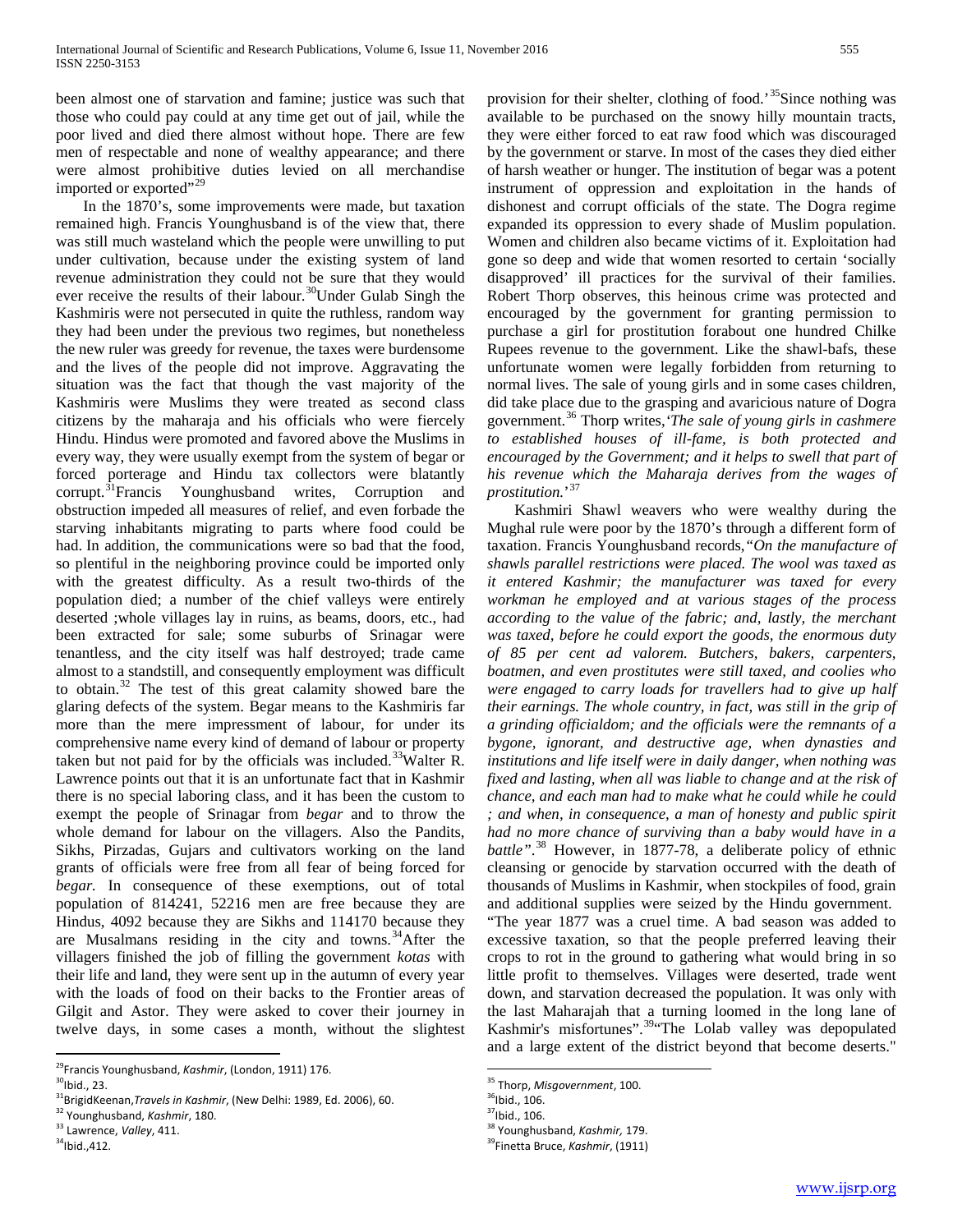Such is the lamentable result of our having handed over this splendid and fertile country to the tender mercies of a Hindu bigot, with officials of the same faith as himself, the inhabitants of the country being Mohammedan.[40](#page-3-2)The famine of 1876-78, in which from one-third to two-fifths of the Kashmiris were swept away, was directly due, according to Sir Lepel Griffin and Dr. Downes, to the maladministration of corrupt native officials; and visitations of cholera have been wholly the result of outrageously defying sanitary laws*".[41](#page-4-0)*The fact is being substantiated by the observation of William Digby as, '*The famine and the injudicious action of the revenue authorities had reduced the people to a state of absolute poverty'.[42](#page-4-0)*

#### IV. COMMUNAL ATTITUDE OF DOGRA ADMINISTRATION

 The Dogra state functioned in partial, communal and unjust manner degrading the majority section of population and systematically ignored their basic human rights. Religion crept in the state functioning, determining the distribution of privileges, honors and even rights and liberties. *MriduRai*points out that the Dogra State was actually a Hindu State and its rulers tried their best to broaden its Hindu nature, with the result Kashmiri Pandits as a co-religionists' class found it easy to get associated with it and the Muslims were marginalized.<sup>[43](#page-4-0)</sup>Colonel Torrens, who visited Kashmir (1859-60) during the reign of Ranbir Singh, records that the Dogra rule was the Hindu 'rule' which was run by 'Hindu' *faqueers,* detested by people, they prey upon, but supported and encouraged by the Government. The Hindu code of laws is in force in the country.[44I](#page-4-0)n order to prove it a Hindu State it invaded Muslim places and erected temples.<sup>45</sup>A large number of Muslim shrines and mosques were confiscated and declared State property, like Pather Masjid, KhanqahSokhta, KhanqahBulbulshah, KhanqahDarashikoh, Idgah and so on in Srinagar and Khanqah Sufi Shah and Bahu Mosque in Jammu.<sup>[46](#page-4-0)</sup> In order to check the spread of Islam, a law was promulgated by the Government by which if a Hindu converted to Islam, he was debarred from the right of inheritance and in case of vice versa, he could attain the right of inheritance.<sup>[47](#page-4-0)</sup>Besides they (who would convert to Islam) were subjected to various difficulties and inconveniences by local officials.<sup>[48](#page-4-0)</sup> The punishment for killing a cow used formerly to be death, but, owing to the remonstrates of the British Government; it was changed to imprisonment for life. The Hindu vengeance does not only fall upon the actual cow-killer himself, but on the whole of his family. All who in any way participated, in or were cognizant of

the dead, are imprisoned with him also for life.<sup>[49](#page-4-1)</sup>From the time the law was put into effect up to 1931, eight thousand *Musalmans* have spent their lives in prison under this crime.'<sup>50</sup>The height of puerile superstition of Dogra rulers was such that Maharaja Ranbir Singh banned the catching of fish because of the belief that the late maharaja's soul had transmitted into the body of a fish. And in the valley itself, when dying from the scarcity which had affected the land, the people sought a substitute for their usual food in the fish of their rivers; they were met by a stern interdict from their rulers.<sup>51</sup>Ranbir Singh also closed the Friday market in Jama Masjid, Srinagar and opened a new market called Maharaja Gunj. $52^{\circ}$  $52^{\circ}$  Even the Muslim names were not tolerated and many Muslim names were changed into Hindu names; like Islamabad into Anantnag, Takt-i-Sulimani into Shankaracharya.<sup>[53](#page-4-1)</sup>After ascending the throne in 1885 Pratap Singh would not tolerate to see the face of a Muslim (till noon) and the shade of a Muslim over the water, which was brought from CheshmaShahi Srinagar for him, and the guilty was punished and imprisoned.<sup>[54](#page-4-1)</sup>Maharaja Hari Singh discouraged the business of Muslims and Muslim contractors. Instead of encouraging local contractors, the Maharaja encouraged the high contractors from outside and gave them loans without any interest.The majorityKashmiris [Muslims] were subjected to grave injustice during the Dogra period. Theirhopes were alienated to the level of extinction by the discriminatory policies of Dogra rulers. Robert Thorp points out that, '*Of justice, there is, in fact, little or none. Offences against the Government or against the Hindoos are punished with undue severity. While offences perpetrated by Hindoos or Government officials are either passed over, or adjudicated with partiality and injustice.'[55](#page-4-1)*This observation is substantiated by Arthur Brinkman's statement when he remarks in, The Wrongs of Cashmere,*'Justice is thus alien to him and injustice lies at the door. His example has been followed by his ministers, and there appears no end to fraud and treachery.'[56](#page-4-1)*Most of the European Travellers perceived that among the gravest problems of the people of Kashmir, (both rural and urban) was that of poverty. It was mostly due to the exorbitant taxes and communal bias against the majority section of people on the part of Dogra rulers by which the Kashmiri Muslims were filled with a sense of indignation for the oppressive treatment they were meted out by the Dogras.

#### V. CONCLUSION

 Though the Kashmiri Muslims suffered socio-economic and political disempowerment under the predecessors of the Dogras, but the Dogras took this exploitation to unprecedented levels.

<span id="page-4-0"></span><sup>40</sup> Younghusband, *Kashmir*, 179.

<sup>41</sup> Mrs. Ashley Carus Wilson, *Irene Petrie, A Woman's Life for Kashmir: A Biography*, (London: 1901), 113.

<sup>&</sup>lt;sup>42</sup> William Digby, *Condemned Unheard,* (London: 1890), 113.<br><sup>43</sup>MriduRai, *Hindu Ruers,* 80.

<span id="page-4-1"></span><sup>&</sup>lt;sup>43</sup>MriduRai, *Hindu Ruers*, 80.<br><sup>44</sup> W. Wakefield, *The Happy Valley*, (London: 1879), 90.

<sup>45</sup> Col. Torrens, *Travels Through Ladakh, Tartary and Kashmir*, (London: 1862), 300.

<sup>46</sup>*Report of the Glancy Commission*, Appointed under the orders of His Highness the Maharaja, dated November, 12, 1931, To Enquire in Grievances and Complaints, (Ranbir Government Press, Jammu, 1932), 3.

<sup>47</sup>Fida Mohammad Hussnain, *Freedom Struggle in Kashmir*, (New Delhi:

<sup>2002),153.</sup>

<sup>48</sup>*Glancy Commission report*, 5.

<sup>&</sup>lt;sup>49</sup> Thorp, *Misgovernment*, 103.<br><sup>50</sup>The Kashmiri Musalman, Weekly, (Lahore: May, 25, 1931)

<sup>51</sup> Brinkman, *Wrongs*, 36-37.

<sup>52</sup> Mohammad YosufSaraf*, Kashmiris Fight for Freedom*, Vol. I, (Lahore: 2005), 303.

<sup>53</sup> M. Sultan Pampori, *Kashmir in Chains*, (Srinagar: 1992), 52., see also, G. M. D. sufi, *Kashmir Being a History of Kashmir*, (New Delhi: 1974), 570.

<sup>54</sup>RasheedTaseer, *Tarikh-i-Hurriyat-i-Kashmir*, (Urdu), Vol. I, 1931-1939,

<sup>(</sup>Srinagar: 1968), 67.

<sup>55</sup> Thorp, *Misgovernment*, 103-104.

<sup>56</sup> Brinkman, *Wrongs*, 52.